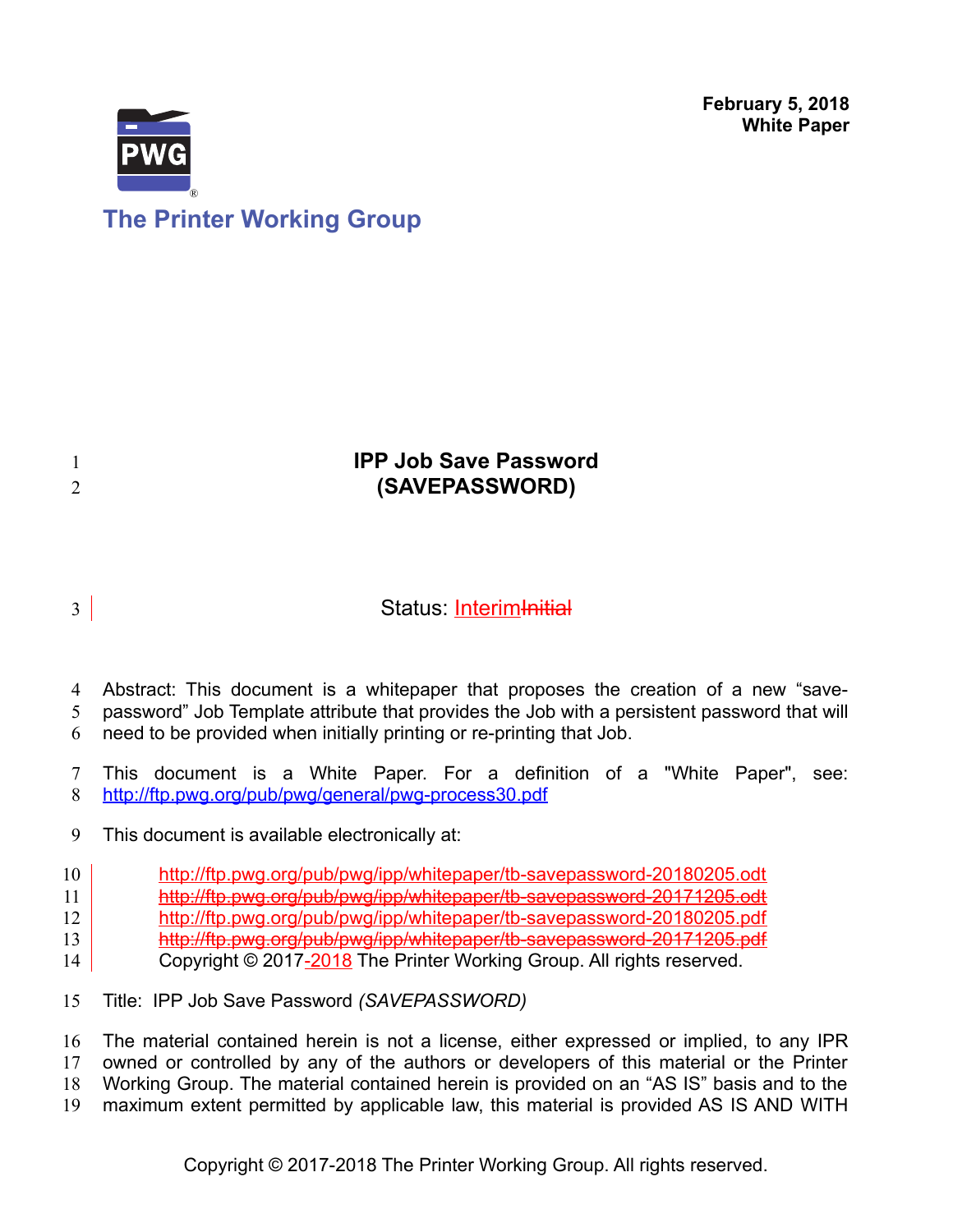**February 5, 2018 White Paper**



# **The Printer Working Group**

ALL FAULTS, and the authors and developers of this material and the Printer Working 20

Group and its members hereby disclaim all warranties and conditions, either expressed, implied or statutory, including, but not limited to, any (if any) implied warranties that the 21 22

use of the information herein will not infringe any rights or any implied warranties of 23

merchantability or fitness for a particular purpose. 24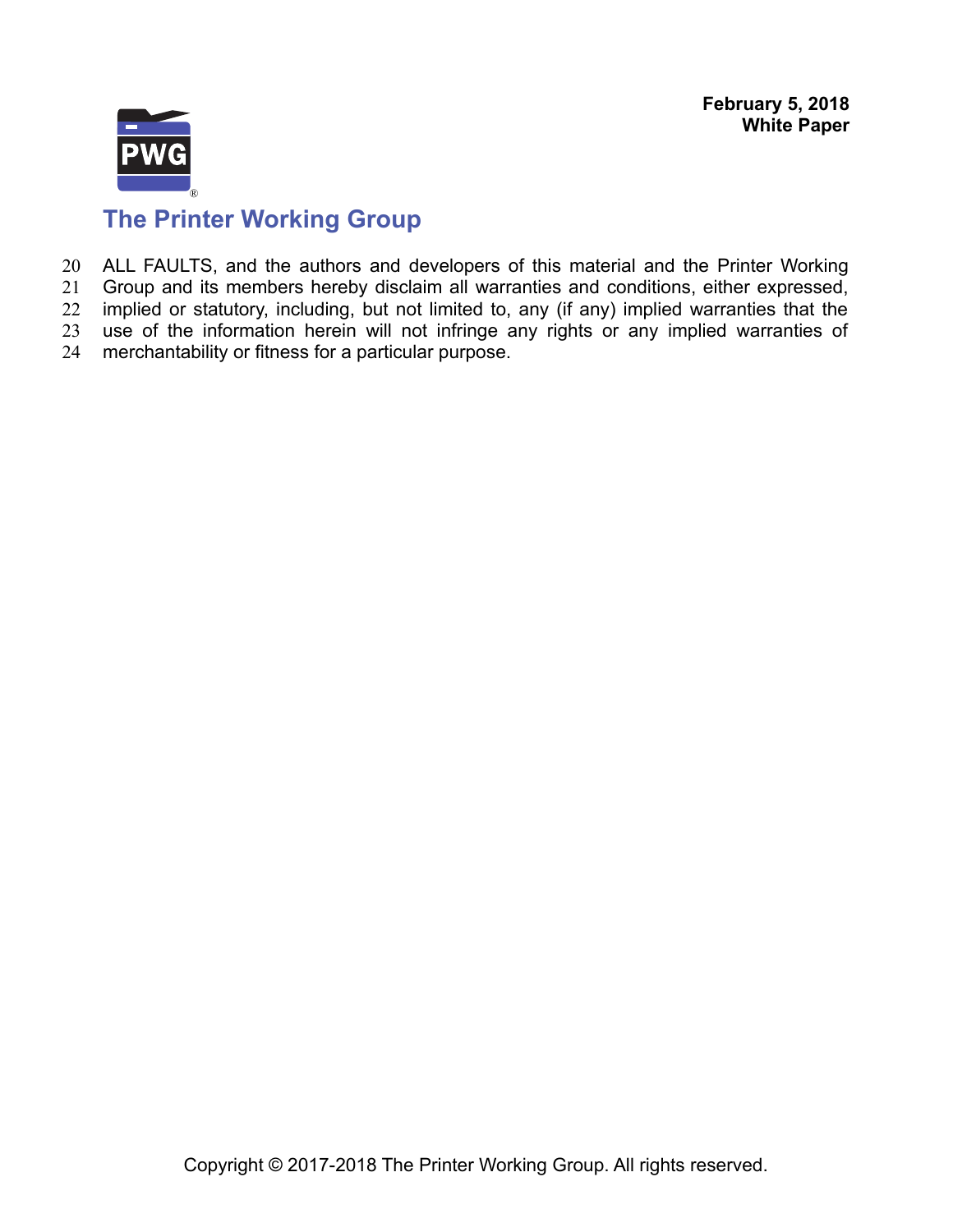| 25 | <b>Table of Contents</b>                                      |  |
|----|---------------------------------------------------------------|--|
| 26 |                                                               |  |
| 27 |                                                               |  |
| 28 |                                                               |  |
| 29 |                                                               |  |
| 30 |                                                               |  |
| 31 |                                                               |  |
| 32 |                                                               |  |
| 33 | 3.1.1 Protecting a Saved Document with a Persistent Password5 |  |
| 34 |                                                               |  |
| 35 |                                                               |  |
| 36 |                                                               |  |
| 37 |                                                               |  |
| 38 |                                                               |  |
| 39 |                                                               |  |
| 40 |                                                               |  |
| 41 |                                                               |  |
| 42 |                                                               |  |
| 43 |                                                               |  |
| 44 |                                                               |  |
| 45 |                                                               |  |
| 46 |                                                               |  |
| 47 |                                                               |  |
| 48 |                                                               |  |
| 49 |                                                               |  |
| 50 |                                                               |  |
| 51 |                                                               |  |
| 52 |                                                               |  |
| 53 |                                                               |  |
| 54 |                                                               |  |
| 55 |                                                               |  |
| 56 |                                                               |  |

57

# **List of Figures**

# 58

# **List of Tables**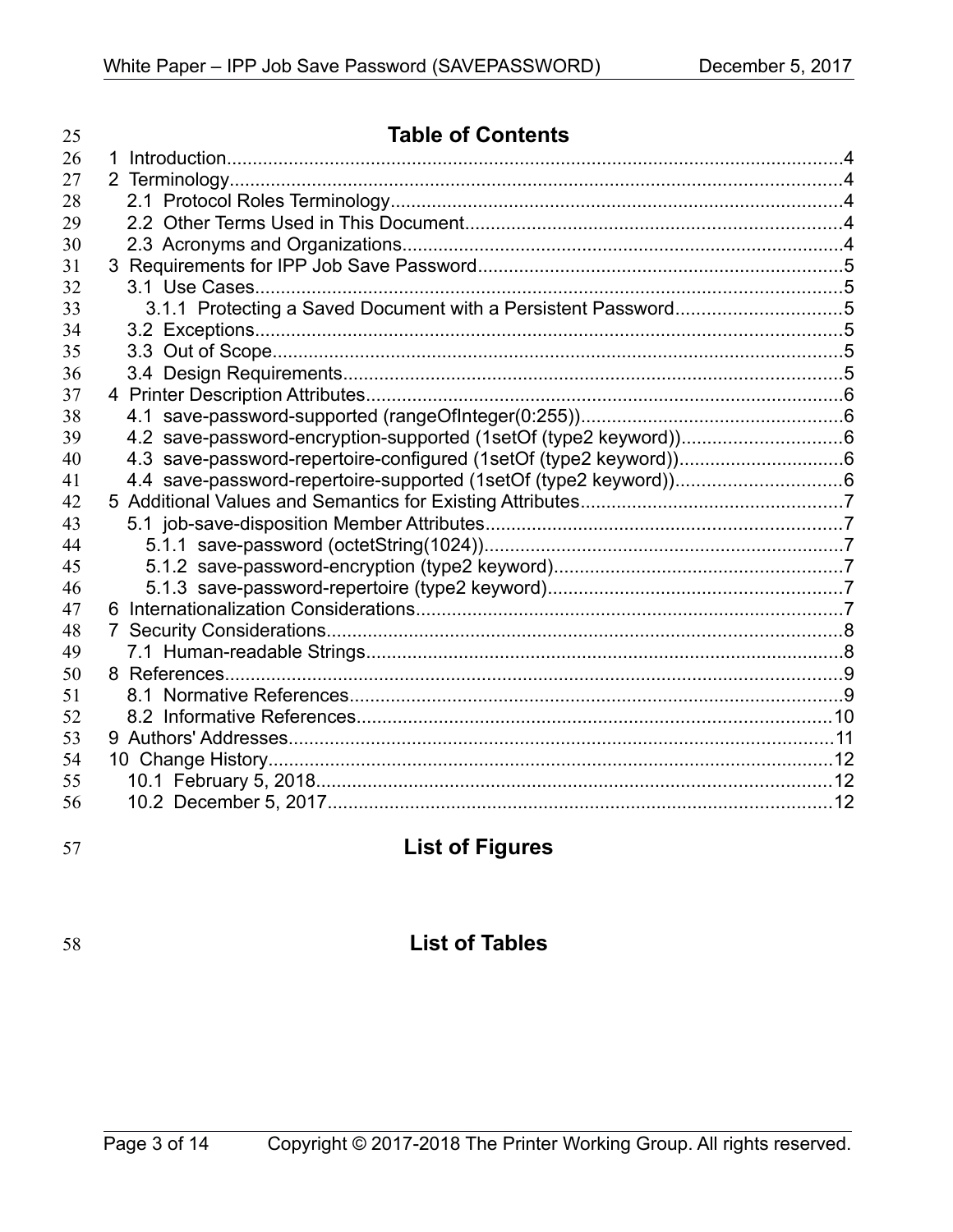### **1 Introduction** 59

Users and network administrators are increasingly concerned about network and data security, and this extends to printing. Most all Users are familiar with sending a Job to a Printer and the Printer processing that Job fairly immediately, and some do so using a "job password" that prevents the Job from being processed until the User provides that password on the Printer's control panel to approve its release to processing. The IPP "jobpassword" operation attribute [\[PWG5100.11\]](#page-10-0) and related attributes provide support for this workflow. Some Printers also support saving jobs for later printing or re-printing. In certain cases there may be Users that wish to take advantage of both capabilities. Unfortunately however, since "job-password" is an operation attribute, and that Job's processing is the act of saving the Job, the "job-password" attribute does not persist beyond its being saved. Therefore, to support scenarios involving a password protected saved job, new attributes need to be defined that convey a Job password that persists beyond Job processing completion. Users and network administrators are increasingly concerned about network and data security, and this extends to printing. Most all Users are familiar with sending a Job to a Printer and the Printer processing that Job fairly immediately, and some do so using a "job" password" that prevents the Job from being processed until the User provides that password on the Printer's control panel to approve its release to processing. The IPP "jobpassword" Job Template attribute [\[PWG5100.11\]](#page-10-0) and related attributes provide support for this workflow. Some Printers also support saving jobs for later re-print. Some Users wish to take advantage of both capabilities; however, since "job-password" is a Job Template attribute, and the act of saving the Job is considered that Job's processing, the "jobpassword" attribute does not persist beyond its being saved. What is needed to support a 60 61 62 63 64 65 66 67 68 69 70 71 72 73 74 75 76 77 78 79 80 81 82

password protected saved job is an attribute that persists beyond the conclusion of the 83

Job, such as a Document Description attribute. 84

85 Terminology

#### **1.1 Protocol Roles Terminology** 86

This document defines the following protocol roles in order to specify unambiguous conformance requirements: 87 88

*Client*: Initiator of outgoing IPP session requests and sender of outgoing IPP operation requests (Hypertext Transfer Protocol -- HTTP/1.1 [\[RFC7230\]](#page-11-0) User Agent). 89 90

*Printer*: Listener for incoming IPP session requests and receiver of incoming IPP operation 91

requests (Hypertext Transfer Protocol -- HTTP/1.1 [\[RFC7230\]](#page-11-0) Server) that represents one or more Physical Devices or a Logical Device. 92 93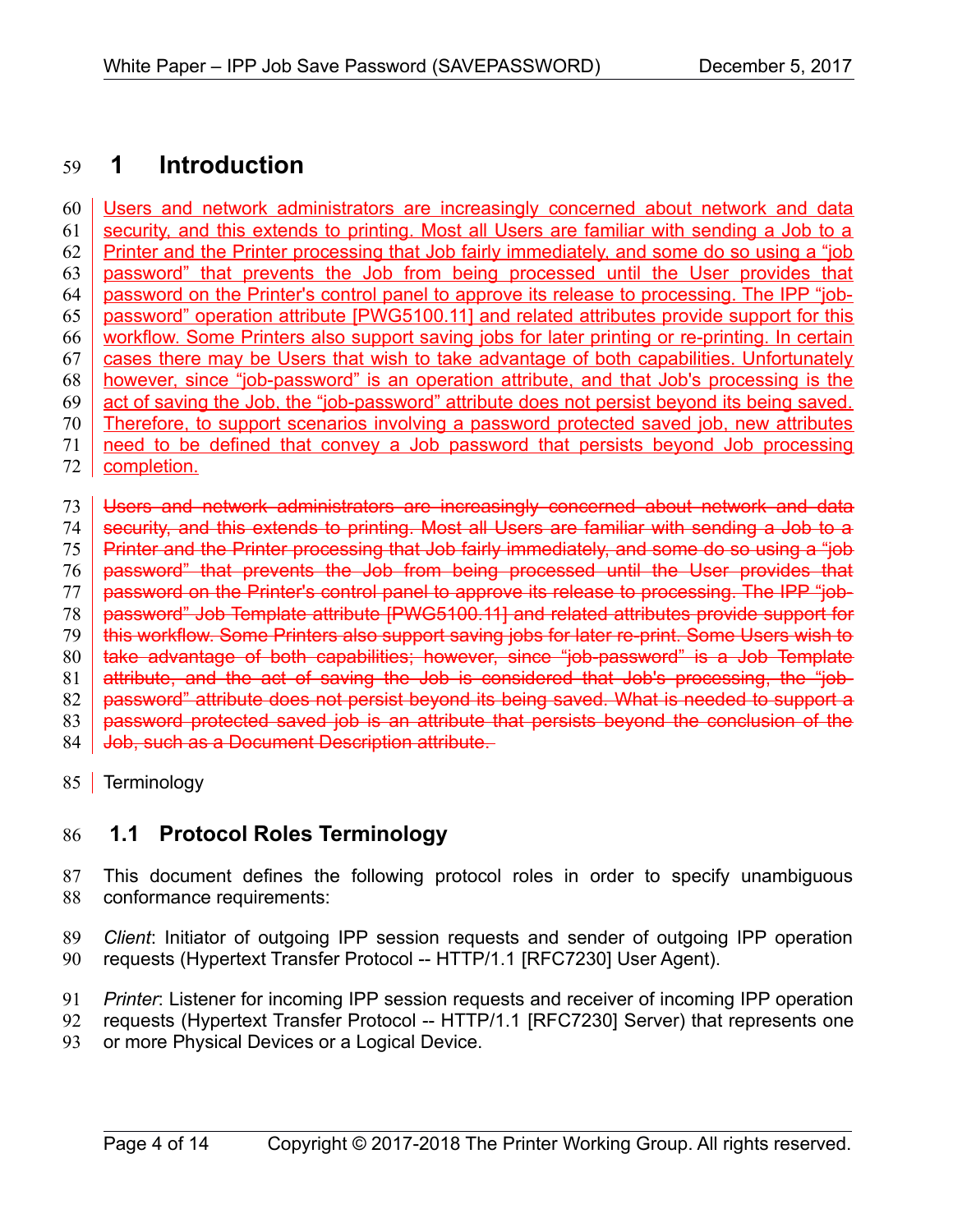#### **1.2 Other Terms Used in This Document** 94

User: A person or automata using a Client to communicate with a Printer. 95

#### **1.3 Acronyms and Organizations** 96

- *IANA*: Internet Assigned Numbers Authority,<http://www.iana.org/> 97
- *IETF*: Internet Engineering Task Force,<http://www.ietf.org/> 98
- *ISO*: International Organization for Standardization,<http://www.iso.org/> 99
- *PWG*: Printer Working Group,<http://www.pwg.org/> 100
- 101 | Requirements for IPP Job Save Password

#### **1.4 Rationale for IPP Job Save Password** 102

2 Users and network administrators are increasingly concerned about network and data security, and this extends to printing. Most all Users are familiar with sending a Job to a Printer and the Printer processing that Job fairly immediately, and some do so using a "job password" that prevents the Job from being processed until the User provides that password on the Printer's control panel to approve its release to processing. The IPP "jobpassword" Job Template attribute [\[PWG5100.11\]](#page-10-0) and related attributes provide support for this workflow. Some Printers also support saving jobs for later printing or re-printing. Some Users wish to take advantage of both capabilities; however, since "job-password" is a Job Template attribute, and the act of saving the Job is considered that Job's processing, the "job-password" attribute does not persist beyond its being saved. What is needed to support a password protected saved job is an attribute that persists beyond the conclusion of the Job, such as a Document Description attribute. 103 104 105 106 107 108 109 110 111 112 113 114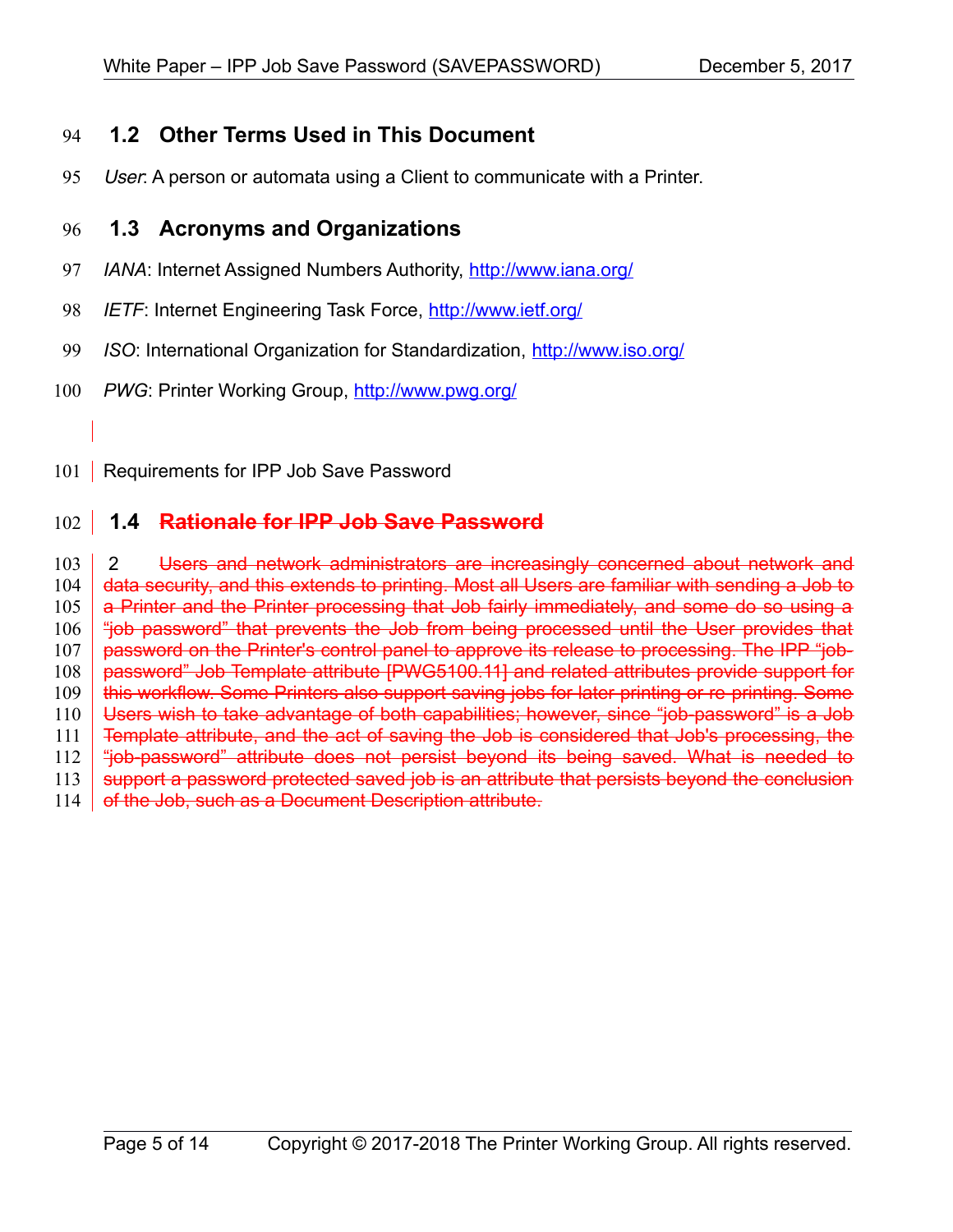# **2.1 Use Cases** 115

#### **2.1.1 ProtectingPrinting a Saved Document with a Persistent Password**  $116$

Wilma has written a document that she intends to save on her departmental MFD, to allow some of her peers to print copies as needed. But as the document contains sensitive information, Wilmashe wishes to only allow those who know the job's document's password to re-print copies. She is familiar with providing a password when configuring a print job, and she is also familiar with configuring the job to be saved in the printer. In the print dialog used to configure the print job on her computer, WilmaShe provides a password, and also chooses to have the job saved. Wilma clicks "Print" and the computer submits the job to the printer. The printer saves the job content and protects it with the password provided.  $d$ in and also chooses to have the job saved. She submits the job to the printer. The printer saves the job content but protects it with the password provided. 117 118 119 120 121 122 123 124 125 126

## 127 | **2.1.2 Re-printing a Saved Job Via Printer Control Panel**

Barney hears from Wilma that she has saved that document to the departmental MFD. 128

Wilma tells Barney the job's name, and Barney then goes to the MFD and looks up the job. 129

He taps on the control panel to have a copy printed, and is prompted to enter the job's 130

password. He enters that on the control panel, and the MFD prints a copy. Barney collects 131

it from the output bin and returns to his desk. 132

## 133 2.1.3 Re-printing a Saved Job Using An IPP Client

Barney sends an IM to Betty that Wilma has saved a job on the departmental MFD. Betty 134

opens her computer's print system and browses the saved jobs on the MFD. She selects 135

the job and clicks "Print" to have a copy made for her. A dialog is presented asking for the 136

- job's password. Betty types in the job's password, and the MFD prints a copy. She collects 137
- it from the MFD and returns to her office. 138

#### **2.2 Exceptions** 139

140 | Harvey, an employee from another department, walks up to Wilma's departmental MFD. The . 141

- 142 **There are currently no exceptions.**
- 143 | Out of Scope
- The following are considered out of scope for this document: 144
- 1. How the Document or Documents in a Job are stored by the Printer 2. Methods for encrypting the document itself. 3. Mechanisms for supporting per-user credentials / access control list for releasing the stored job. 145 146 147 148
- 4. Protocols for bar 149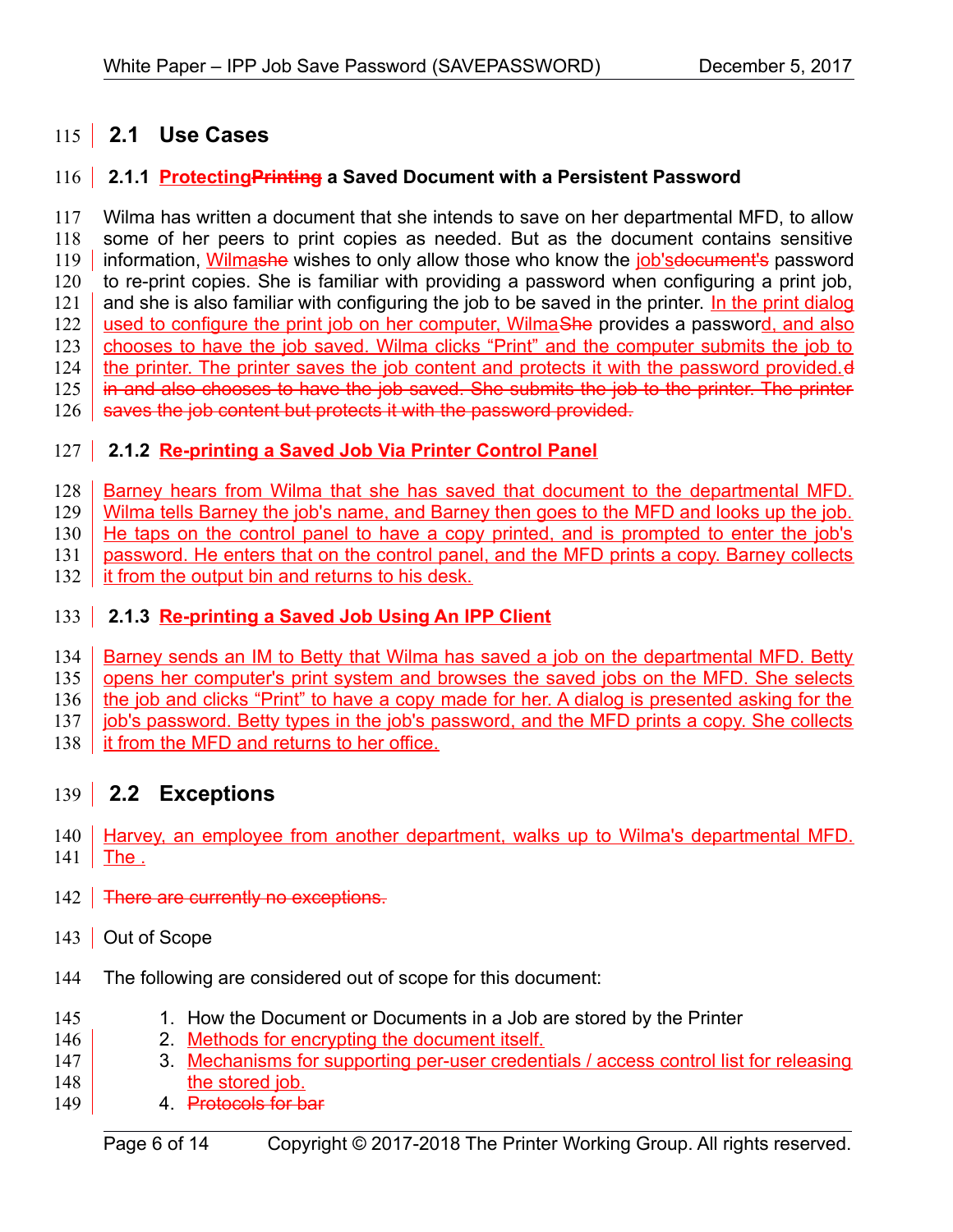- 3 Requirements for bla 150
- 5. Design Requirements 151
- The design requirements for this document are: 152
- 1. Use existing attributes or collections if possible. 2. Support at the least the fidelity supported currently by "job password" and "jobpassword-encryption" 3. Register all attributes and operations with IANA 4. Define attributes for foo and bar 6. Define operations for bla 7. Register all attributes and operations with IANA 5. The design recommendations for this document are: 1. Reusing UI controls with similar enough purposes so that the user doesn't need to be confused by e.g. needing to interact with different controls for different 153 154 155 156 157 158 159 160 161 162
- kinds of passwords. 163
- **4 Printer Description Attributes** 164
- **5 IPP Attributes** 165
- **5.1 Printer Description Attributes** 166

### **6 save-password-supported (rangeOfInteger(0:255))** 167

The "save-password" Printer Description attribute specifies whether the Printer supports the persistent Job password specified by the "save-password" Job Template attribute, and if so, what range of lengths the Printer's password policy requires for the unencrypted value of "save-password". If the Client allows the User to provide it with an unencrypted password value shorter than the lower bounds of "save-password-supported", the behavior is undefined but the Job may never print. 168 169 170 171 172 173

#### **6.1 save-password-encryption-supported (1setOf (type2 keyword))** 174

The "save-password-encryption-supported" Printer Description attribute specifies the encryption formats supported by the Printer for encrypting "save-password". Any of the keywords registered for the "job-password-encryption" attribute may be listed in the "savepassword-encryption-supported" attribute, except for the keyword 'none' and all the keywords that are deprecated by the PWG in the IANA IPP Registry [\[IANA-IPP\]](#page-12-0) as of this writing: 'sha', 'md2', 'md4', 'md5'. The 'sha3-256' encryption hashing algorithm MUST be supported if this attribute is supported, to ensure interoperability between implementations. This attribute MUST be supported if the "save-password" member attribute of "job-savedisposition" is supported. 175 176 177 178 179 180 181 182 183

Page 7 of 14 Copyright © 2017-2018 The Printer Working Group. All rights reserved.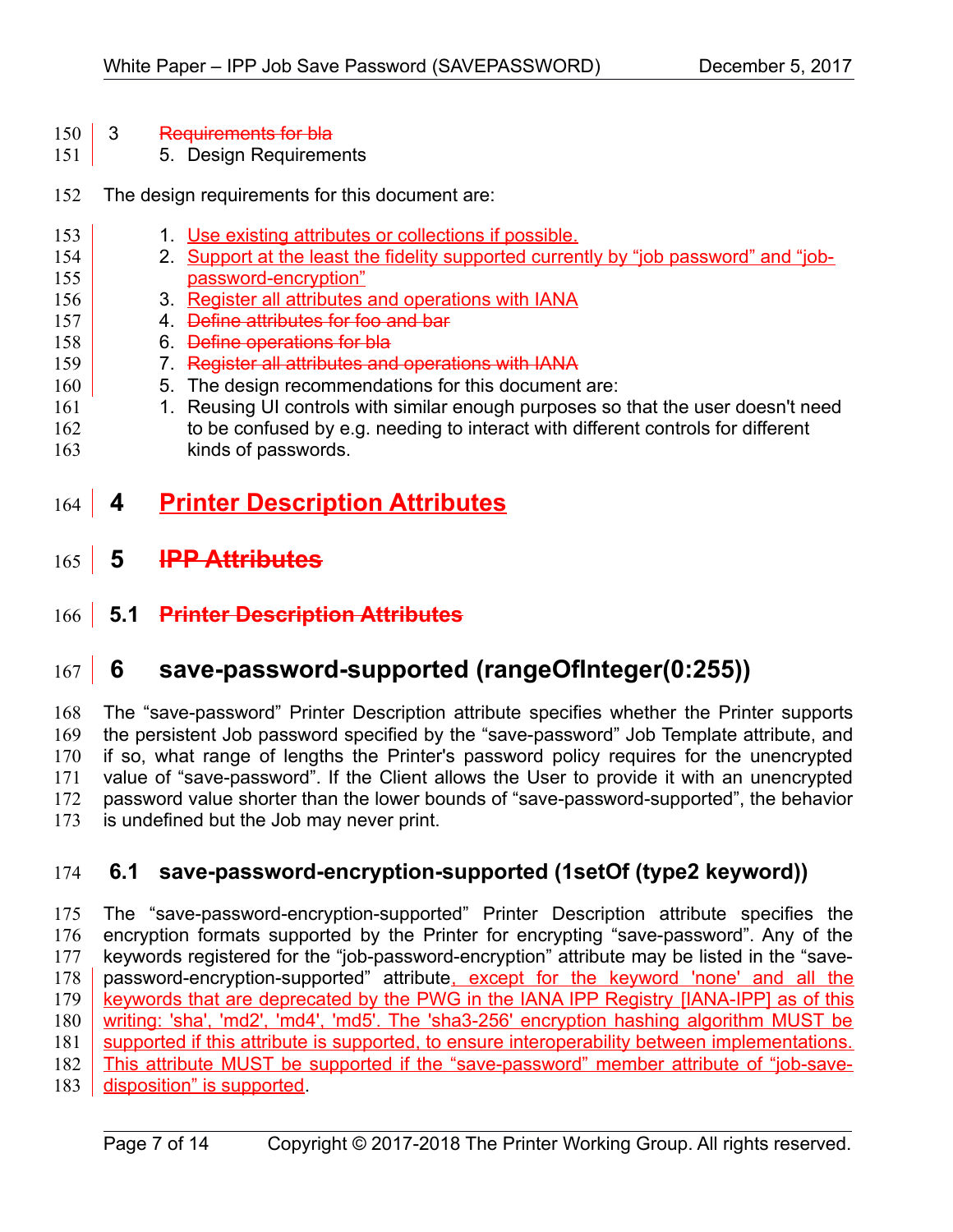#### **6.2 save-password-repertoire-configured (1setOf (type2 keyword))** 184

The "save-password-repertoire-configured" Printer Description attribute specifies the set of 185

repertoires the Printer is configured to accept for a Job's "save-password-repertoire" 186

attribute. The values specified by "save-password-repertoire-configured" MUST be present 187

in the set of keyword values specified by "save-password-repertoire-supported". 188

The "save-password-repertoire-configured" Printer Description attribute specifies the set of 189

repertoires the Printer is configured to accept for a Job's "save-password-repertoire" 190

attribute. The values specified in "save-password-repertoire-configured" MUST be listed in 191

- "save-password-repertoire-supported". 192
- save-password-repertoire-supported (1setOf (type2 keyword)) 193

The "save-password-repertoire-supported" Printer Description attribute specifies the range 194

of repertoires the Printer supports that may be configured for listing in the Printer's "save-195

password-repertoire-configured" attribute. All keywords specified in the "save-password-196

repertoire-supported" must be registered in the IANA IPP Registry [\[IANA-IPP\]](#page-12-0) for the "job-password-repertoire" attribute [\[IPPREPERTOIRE\].](#page-10-1) The 'iana\_utf-8\_any' keyword MUST be 197 198

supported if this attribute is supported. This attribute MUST be supported if the "save-199

password-repertoire" member attribute of "job-save-disposition" is supported. 200

## **Additional Values and Semantics for Existing Attributes**  $201$  7

## **7.1 job-save-disposition Member Attributes** 202

This specification defines several new "job-save-disposition" member attributes to support the specification of a Job Save Password. 203 204

The "save-password-repertoire-supported" Printer Description attribute specifies the range 205

of repertoires the Printer supports that may be configured for listing in the Printer's "save-206

password-repertoire-configured" attribute. The keywords specified in the "save-password-207

repertoire-supported" keywords must be defined and registered in the PWG for the "job-208

password-repertoire" attribute [Error: Reference source not found.](#page-7-0) 209

# <span id="page-7-0"></span> **7.2 Job Template Attributes** 210

211 | save-password (octetString(1024255))

The "save-password" member attribute specifies a password for the Job, which is 212

semantically analogous to the "job-password" Operation attribute [\[PWG5100.11\].](#page-10-0) The 213

Printer MUST NOT process the Job unless a User provides a password value that 214

matches the value stored in "save-password" to authorize the Printer to allow its release. 215

This member attribute MUST be present if the "save-password-encryption" member 216

attribute is present. 217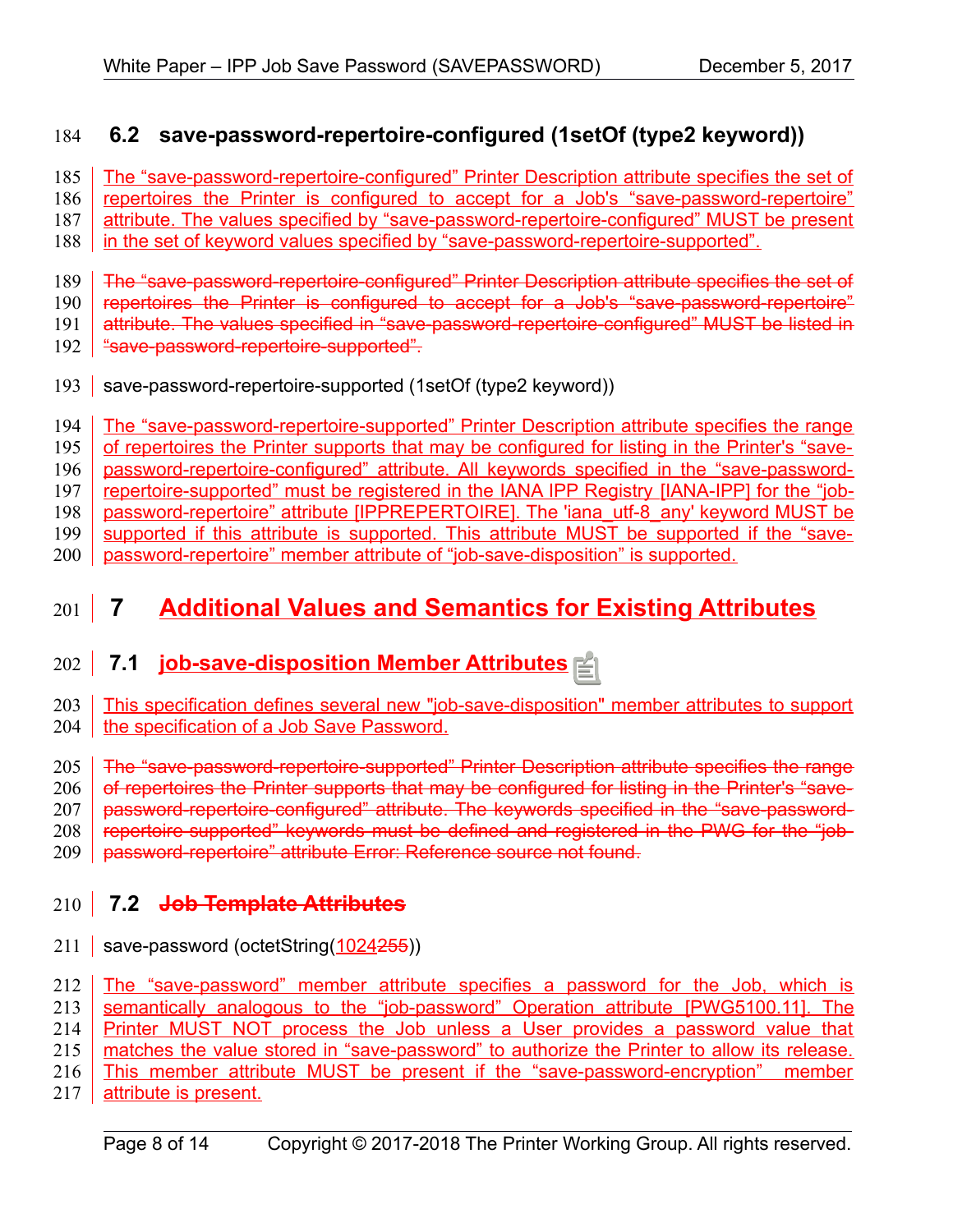- The maximum length of this attribute is greater than the length of "save-passwordsupported" because this attribute needs to accommodate encrypted passwords which 218 219
- have longer fixed lengths. 220
- The "save-password" Job Template attribute specifies a password for the Job, which is 221
- semantically analogous to the "job-password" Operation attribute [\[PWG5100.11\].](#page-10-0) The Printer MUST NOT process the Job unless a User provides the "save-password" to 222 223
- authorize the Printer to allow its release. The "save-password" attribute MUST persist with 224
- 
- the Job, even when the Job persists as a "saved job" [\[PWG5100.11\].](#page-10-0) 225
- The Client MUST provide the "job-save-disposition" Job Template attribute when it 226
- provides the "save-password" attribute. 227
- 228 save-password-encryption (type2 keyword)
- The "save-password-encryption" Job Template attribute specifies the hashing algorithm the 229
- Client employed to obfuscate the password value specified in the "save-password" Job 230
- Template attribute. This member attribute MUST be present if the "save-password" 231
- member attribute is present. The value held by "save-password-encryption" MUST be one 232
- of the values in the "save-password-encryption-supported" Printer Description attribute. 233
- The "save-password-encryption" Job Template attribute specifies the encryption type the 234
- Client employed to encrypt the password value specified in the "save-password" Job 235
- Template attribute. This attribute MUST be present if the "save-password" attribute is 236
- present. 237
- 238 | save-password-repertoire (type2 keyword)
- The "save-password-repertoire" Job Template attribute specifies the repertoire selected for 239
- the "save-password" attribute. This member attribute MUST be present if the "save-240
- password" member attribute is present. The value held by "save-password-repertoire" 241
- MUST be one of the values in the "save-password-repertoire-supported" Printer 242
- Description attribute. 243
- The "save-password-repertoire" Job Template attribute specifies the repertoire selected for 244
- the "save-password" attribute. This attribute MUST be present if the "save-password" attribute is present. 245 246
- Internationalization Considerations 247
- For interoperability and basic support for multiple languages, conforming implementations 248
- MUST support the Universal Character Set (UCS) Transformation Format -- 8 bit (UTF-8) 249
- [RFC3629] encoding of Unicode [\[UNICODE\]](#page-11-2) [\[ISO10646\]](#page-10-2) and the Unicode Format for 250
- Network Interchange [\[RFC5198\].](#page-11-1) 251
- Implementations of this specification SHOULD conform to the following standards on processing of human-readable Unicode text strings, see: 252 253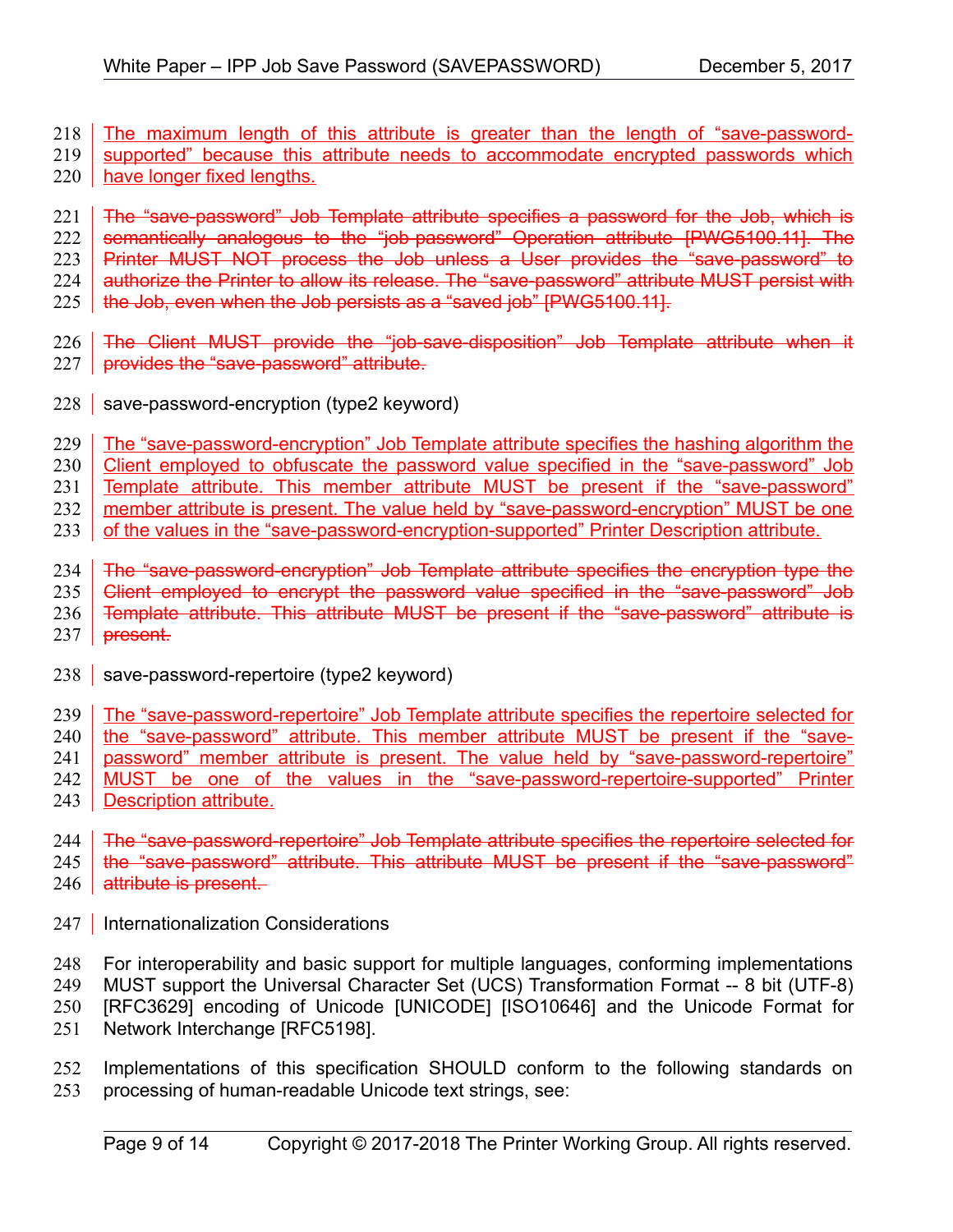- Unicode Bidirectional Algorithm [\[UAX9\]](#page-11-11)  left-to-right, right-to-left, and vertical 254
- Unicode Line Breaking Algorithm [\[UAX14\]](#page-11-10)  character classes and wrapping 255
- Unicode Normalization Forms [\[UAX15\]](#page-11-9)  especially NFC for [\[RFC5198\]](#page-11-1) 256
- Unicode Text Segmentation [\[UAX29\]](#page-11-8)  grapheme clusters, words, sentences 257
- Unicode Identifier and Pattern Syntax [\[UAX31\]](#page-11-7)  identifier use and normalization 258
- Unicode Collation Algorithm [\[UTS10\]](#page-11-6)  sorting 259
- Unicode Locale Data Markup Language [\[UTS35\]](#page-11-5)  locale databases 260

Implementations of this specification are advised to also review the following informational documents on processing of human-readable Unicode text strings: 261 262

- Unicode Character Encoding Model [\[UTR17\]](#page-12-5)  multi-layer character model 263
- Unicode in XML and other Markup Languages [\[UTR20\]](#page-12-4)  XML usage 264
- Unicode Character Property Model [\[UTR23\]](#page-12-3)  character properties 265
- Unicode Conformance Model [\[UTR33\]](#page-12-2)  Unicode conformance basis 266

### **8 Security Considerations** 267

The IPP extensions defined in this document require the same security considerations as defined in the IPP/1.1: Model and Semantics [\[RFC8011\],](#page-11-4) IPP: Job and Printer Extensions – Set 2 (JPS2), and IPP Job Password Repertoire, plus additional security considerations below. 268 269 270 271

#### **8.1 Human-readable Strings**  272

- Implementations of this specification SHOULD conform to the following standard on processing of human-readable Unicode text strings, see: 273 274
- Unicode Security Mechanisms [\[UTS39\]](#page-11-3)  detecting and avoiding security attacks 275

Implementations of this specification are advised to also review the following informational document on processing of human-readable Unicode text strings: 276 277

• Unicode Security FAQ [\[UNISECFAQ\]](#page-12-1) – common Unicode security issues 278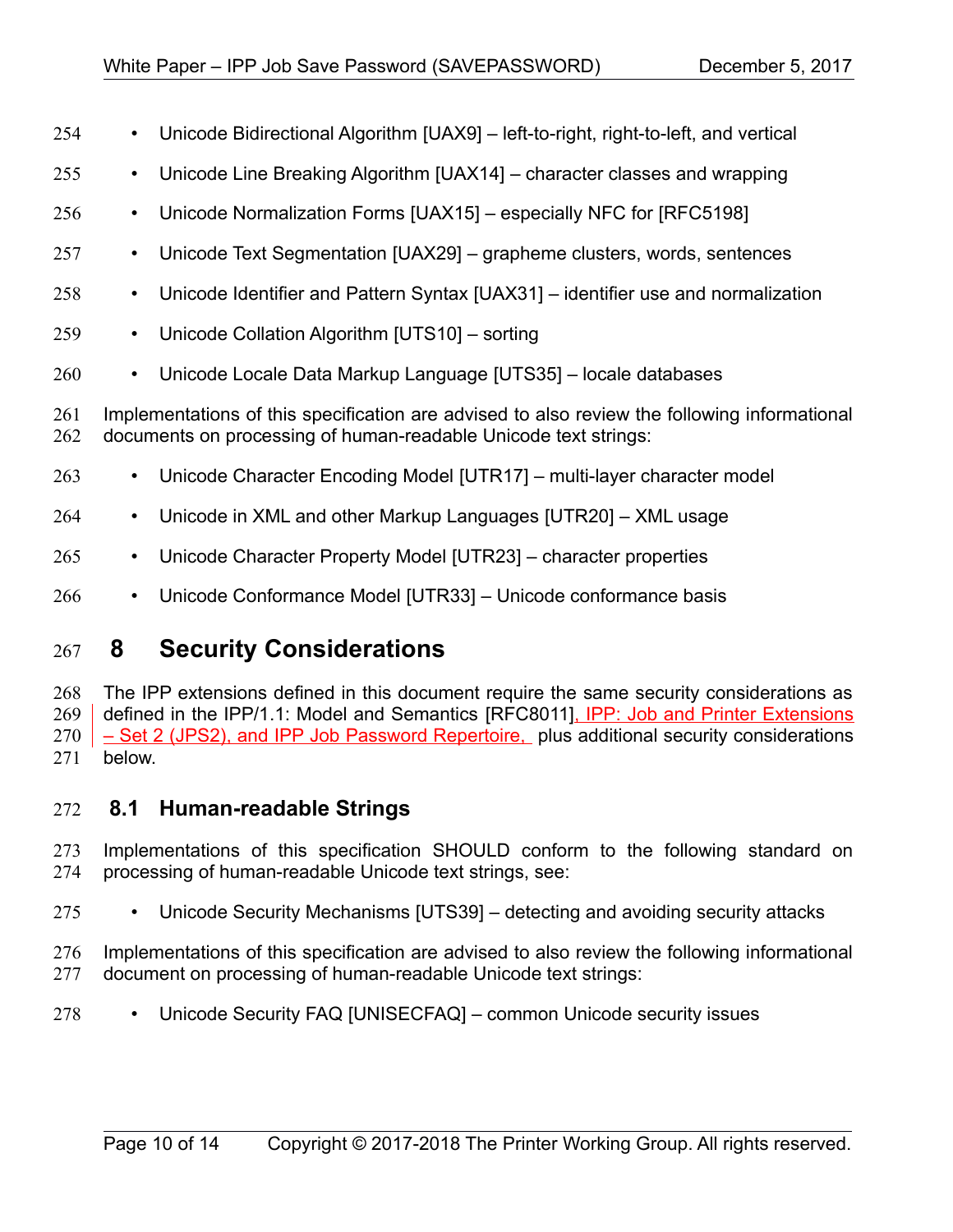### **9 References** 279

#### **9.1 Normative References** 280

<span id="page-10-2"></span><span id="page-10-1"></span><span id="page-10-0"></span>

| 281<br>282<br>283        |                 | [IPPREPERTOIRE] S. Kennedy, "IPP Job Password Repertoire", January 2016,<br>https://ftp.pwg.org/pub/pwg/ipp/whitepaper/wp-job-password-<br>repertoire-20160101.pdf                                            |
|--------------------------|-----------------|---------------------------------------------------------------------------------------------------------------------------------------------------------------------------------------------------------------|
| 284<br>285               | [ISO10646]      | "Information technology -- Universal Coded Character Set (UCS)",<br>ISO/IEC 10646:2011                                                                                                                        |
| 286<br>287<br>288<br>289 | [PWG5100.5]     | D. Carney, T. Hastings, P. Zehler. "Internet Printing Protocol (IPP):<br>Document Object", PWG 5100.5-2003, October 2003,<br>http://ftp.pwg.org/pub/pwg/candidates/cs-ippdocobject10-20031031-<br>5100.5.pdf  |
| 290<br>291<br>292<br>293 | [PWG5100.11]    | <u>T. Hastings, D. Fullman, "IPP: Job and Printer Extensions – Set 2</u><br>(JPS2)", PWG 5100.11-2010, October 2010,<br>https://ftp.pwg.org/pub/pwg/candidates/cs-ippjobprinterext10-<br>20101030-5100.11.pdf |
| 294<br>295<br>296        | [PWG5100.12]    | R. Bergman, H. Lewis, I. McDonald, M. Sweet, "IPP Version 2.0, 2.1,<br>and 2.2", PWG 5100.12-2015, October 2015,<br>http://ftp.pwg.org/pub/pwg/standards/std-ipp20-20151030-5100.12.pdf                       |
| 297<br>298<br>299<br>300 | [PWG5100.13]    | M. Sweet, I. McDonald, P. Zehler, "IPP: Job and Printer Extensions -<br>Set 3 (JPS3)", PWG 5100.13-2012, July 2012,<br>http://ftp.pwg.org/pub/pwg/candidates/cs-ippjobprinterext3v10-<br>20120727-5100.13.pdf |
| 301<br>302<br>303        | [PWG5100.19]    | S. Kennedy, "IPP Implementor's Guide v2.0", PWG 5100.19-2015,<br>August 2015, http://ftp.pwg.org/pub/pwg/candidates/cs-ippig20-<br>20150821-5100.19.pdf                                                       |
| 304<br>305<br>306        | [PWGRepertoire] | S. Kennedy, "IPP Job Password Repertoire", January 2016.<br>https://ftp.pwg.org/pub/pwg/ipp/whitepaper/wp-job-password-<br>repertoire-20160101.pdf                                                            |
| 307<br>308               | [RFC2817]       | R. Khare, S. Lawrence, "Upgrading to TLS Within HTTP/1.1", RFC<br>2817, May 2000, https://www.ietf.org/rfc/rfc2817.txt                                                                                        |
| 309<br>310               | [RFC3510]       | R. Herriot, I. McDonald, "Internet Printing Protocol/1.1: IPP URL<br>Scheme", RFC 3510, April 2003, https://tools.ietf.org/html/rfc3510                                                                       |
| 311<br>312               | [RFC3629]       | F. Yergeau, "UTF-8, a transformation format of ISO 10646", RFC<br>3629, November 2003, https://www.ietf.org/rfc/rfc3629.txt                                                                                   |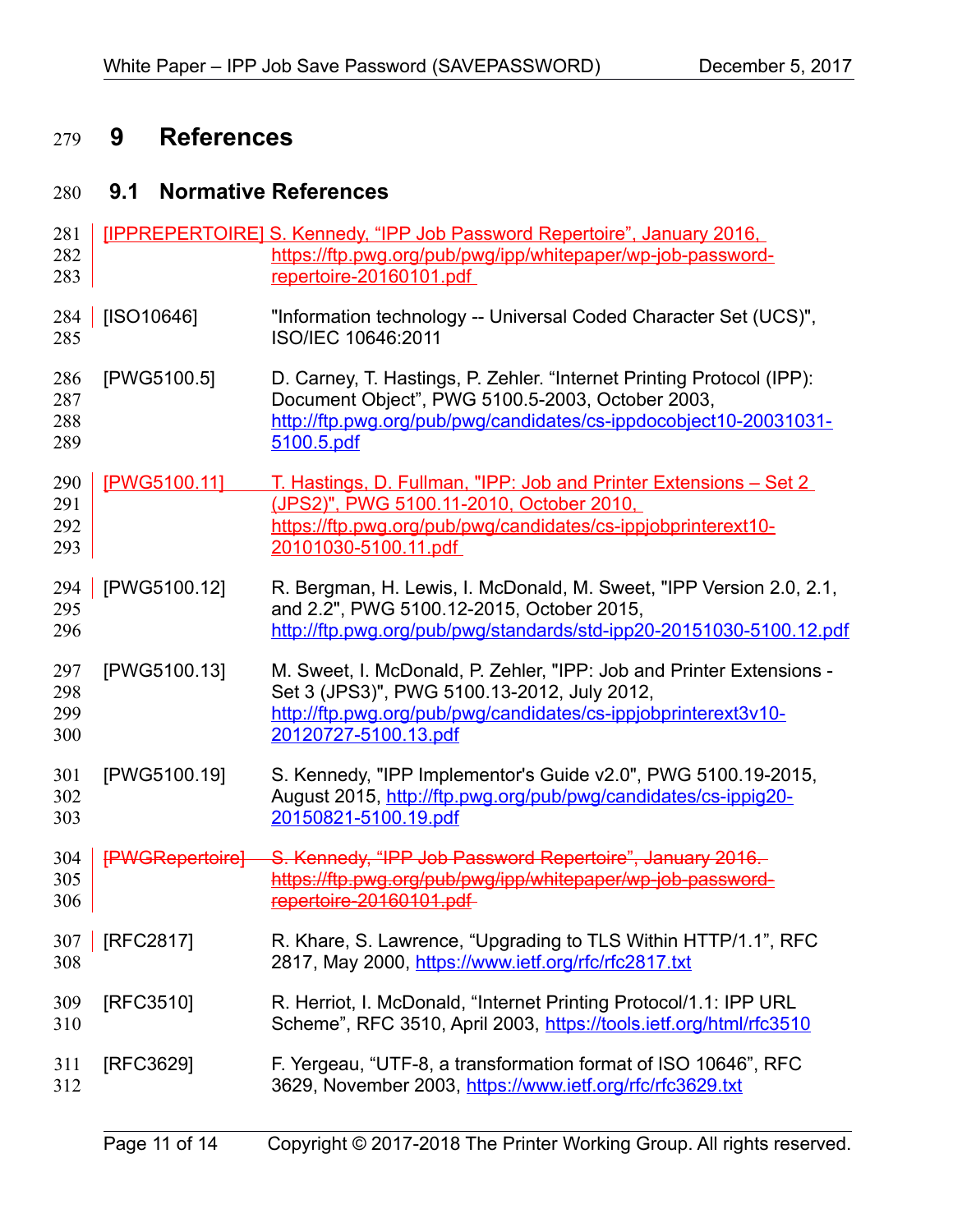<span id="page-11-11"></span><span id="page-11-10"></span><span id="page-11-9"></span><span id="page-11-8"></span><span id="page-11-7"></span><span id="page-11-6"></span><span id="page-11-5"></span><span id="page-11-4"></span><span id="page-11-3"></span><span id="page-11-2"></span><span id="page-11-1"></span><span id="page-11-0"></span>

| 313<br>314        | [RFC5198] | J. Klensin, M. Padlipsky, "Unicode Format for Network Interchange",<br>RFC 5198, March 2008, https://www.ietf.org/rfc/rfc5198.txt                                                 |
|-------------------|-----------|-----------------------------------------------------------------------------------------------------------------------------------------------------------------------------------|
| 315<br>316<br>317 | [RFC7230] | R. Fielding, J. Reschke, "Hypertext Transfer Protocol (HTTP/1.1):<br>Message Syntax and Routing", RFC 7230, June 2014,<br>http://www.ietf.org/rfc/rfc7230.txt                     |
| 318<br>319<br>320 | [RFC7472] | I. McDonald, M. Sweet, "Internet Printing Protocol (IPP) over HTTPS<br>Transport Binding and the 'ipps' URI Scheme", RFC 7472, March<br>2015, https://tools.ietf.org/html/rfc7472 |
| 321<br>322<br>323 | [RFC8010] | M. Sweet, I. McDonald, "Internet Printing Protocol/1.1: Encoding and<br>Transport", RFC 8010, January 2017,<br>https://www.ietf.org/rfc/rfc8010.txt                               |
| 324<br>325<br>326 | [RFC8011] | M. Sweet, I. McDonald, "Internet Printing Protocol/1.1: Model and<br>Semantics", RFC 8011, January 2017,<br>https://www.ietf.org/rfc/rfc8011.txt                                  |
| 327<br>328        | [UAX9]    | Unicode Consortium, "Unicode Bidirectional Algorithm", UAX#9, May<br>2016, http://www.unicode.org/reports/tr9                                                                     |
| 329<br>330        | [UAX14]   | Unicode Consortium, "Unicode Line Breaking Algorithm", UAX#14,<br>June 2016, http://www.unicode.org/reports/tr14                                                                  |
| 331<br>332        | [UAX15]   | Unicode Consortium, "Normalization Forms", UAX#15, February 2016,<br>http://www.unicode.org/reports/tr15                                                                          |
| 333<br>334        | [UAX29]   | Unicode Consortium, "Unicode Text Segmentation", UAX#29, June<br>2016, http://www.unicode.org/reports/tr29                                                                        |
| 335<br>336        | [UAX31]   | Unicode Consortium, "Unicode Identifier and Pattern Syntax",<br>UAX#31, May 2016, http://www.unicode.org/reports/tr31                                                             |
| 337<br>338        | [UNICODE] | The Unicode Consortium, "Unicode® 10.0.0", June 2017,<br>http://unicode.org/versions/Unicode10.0.0/                                                                               |
| 339<br>340        | [UTS10]   | Unicode Consortium, "Unicode Collation Algorithm", UTS#10, May<br>2016, http://www.unicode.org/reports/tr10                                                                       |
| 341<br>342        | [UTS35]   | Unicode Consortium, "Unicode Locale Data Markup Language",<br>UTS#35, October 2016, http://www.unicode.org/reports/tr35                                                           |
| 343<br>344        | [UTS39]   | Unicode Consortium, "Unicode Security Mechanisms", UTS#39, June<br>2016, http://www.unicode.org/reports/tr39                                                                      |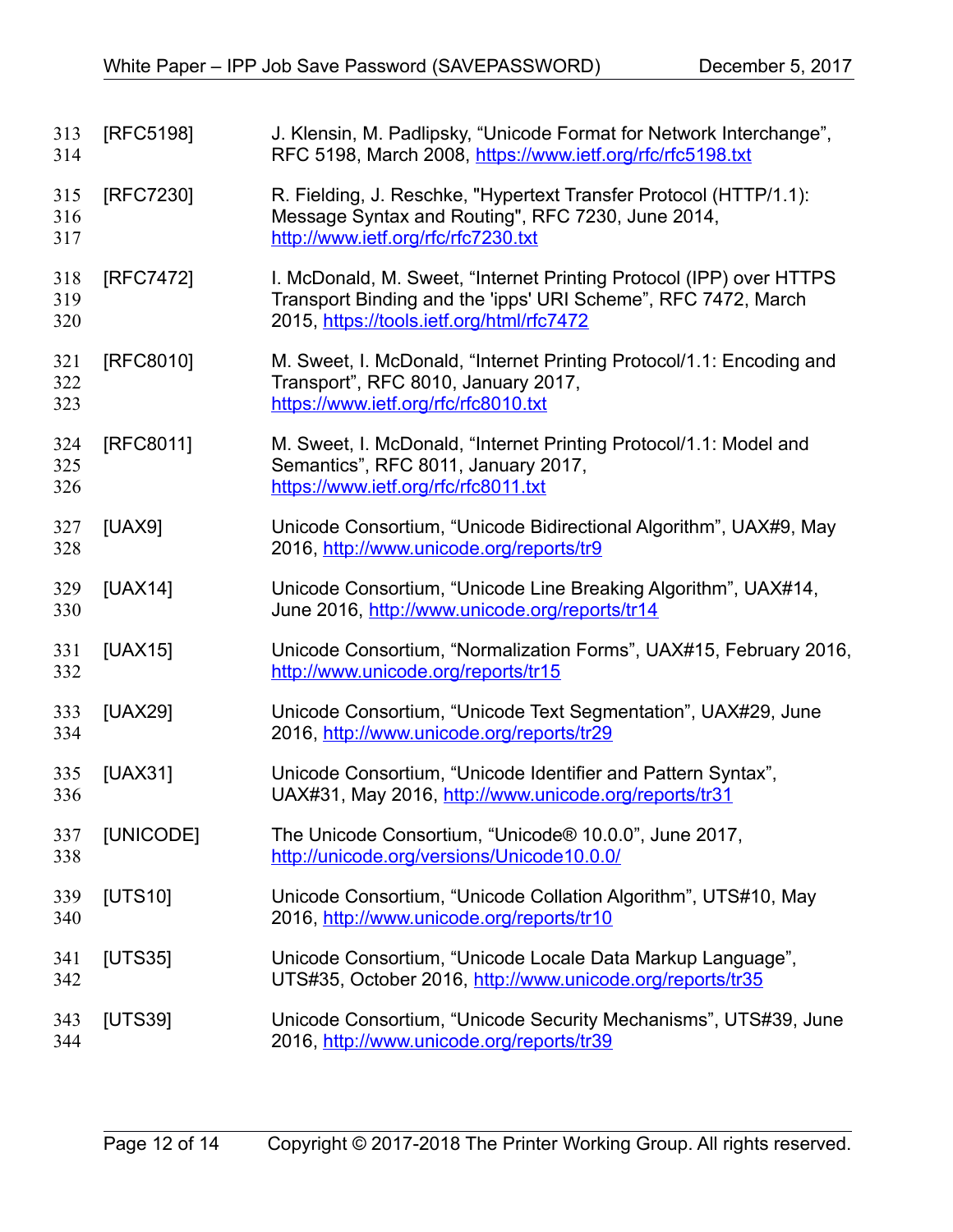#### **9.2 Informative References** 345

<span id="page-12-5"></span><span id="page-12-1"></span><span id="page-12-0"></span>

| 346<br>347               | [IANA-IPP]          | <b>IANA Internet Printing Protocol (IPP) Registrations,</b><br>http://www.iana.org/assignments/ipp-registrations                                                                                          |
|--------------------------|---------------------|-----------------------------------------------------------------------------------------------------------------------------------------------------------------------------------------------------------|
| 348<br>349               | [UNISECFAQ]         | Unicode Consortium "Unicode Security FAQ", November2016,<br>http://www.unicode.org/fag/security.html                                                                                                      |
| 350<br>351<br>352<br>353 | <b>FPWG5100.111</b> | T. Hastings, D. Fullman, "IPP: Job and Printer Operations - Set 2",<br>PWG 5100.11-2010, October 2010,<br>http://ftp.pwg.org/pub/pwg/candidates/cs-ippjobprinterext10-<br><del>20101030-5100.11.pdf</del> |
| 354<br>355               | <b>[UTR17]</b>      | Unicode Consortium "Unicode Character Encoding Model", UTR#17,<br>November 2008, http://www.unicode.org/reports/tr17                                                                                      |
| 356<br>357               | [UTR20]             | Unicode Consortium "Unicode in XML and other Markup Languages",<br>UTR#20, January 2013, http://www.unicode.org/reports/tr20                                                                              |
| 358<br>359               | [UTR23]             | Unicode Consortium "Unicode Character Property Model", UTR#23,<br>May 2015, http://www.unicode.org/reports/tr23                                                                                           |
| 360<br>361               | [UTR33]             | Unicode Consortium "Unicode Conformance Model", UTR#33,<br>November 2008, http://www.unicode.org/reports/tr33                                                                                             |

#### <span id="page-12-4"></span><span id="page-12-3"></span><span id="page-12-2"></span> **10 Authors' Addresses** 362

- Primary authors (using Address style): 363
- Smith Kennedy 364
- HP Inc. 365
- 11311 Chinden Blvd. 366
- Boise, Idaho, 83714 367
- smith.kennedy@hp.com 368
- The authors would also like to thank the following individuals for their contributions to this standard: 369 370
- Turanga Leela Planet Express 371
- Zapp Brannigan Democratic Order of Planets 372
- Wowbanger The Infinitely Prolonged Independent Consultant 373
- Ira McDonald High North Inc. 374